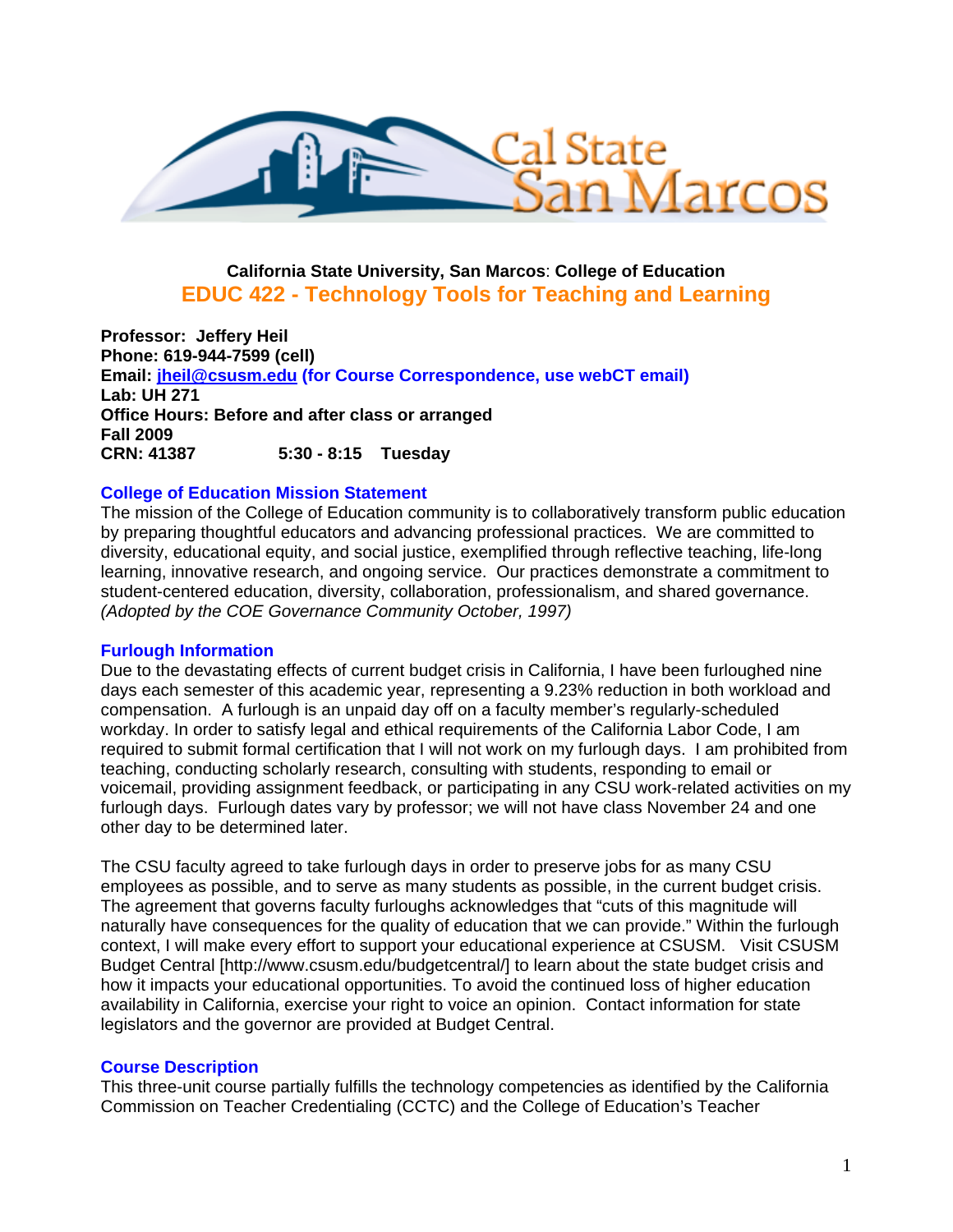Performance Expectations (TPEs) in technology (TPE 14), and is being considered for satisfying the Computer Integration Requirement (CIR) for the Liberal Studies Program. **This course is designed for teacher candidates who have met the campus-wide Computer Competency Requirement (CCR)** and anticipate entrance into the teacher preparation program (if you have received your BA from another institution, this may not apply to you. **Even if you are admitted to this course and receive a passing grade, you are still required to pass the CCR. It cannot be waived!** 

This course focuses on the knowledge and skills necessary to apply education-oriented applications including productivity tools, graphic organizers, databases, spreadsheets, presentation tools, school-appropriate multimedia tools, and communication tools in educational settings. This course prepares teacher candidates to apply specific educational technology-based applications in methods courses for implementation in teaching and learning with students as well as to their own professional growth. When entering the teacher education program, College of Education faculty assume teacher candidates have competency in the applications covered in this course, and, therefore, will make assignments requiring teacher candidates to apply these skills.

#### **Course Objectives**

Teacher candidates will demonstrate competency in:

- A. Meeting the ISTE standards  $I V$  outlined above at a basic level of proficiency.
- B. Using a variety of educational technology tools applied within teaching and learning for the credential program and for use in public school settings; and
- C. Setting up an electronic portfolio for completion in the CSUSM teacher-credentialing program.

#### **Prerequisites**

The prerequisite for this course is completion of the campus-wide computer competency requirement. This can be fulfilled by successful completion of one of the following:

- Taking the CSUSM CCR assessment or equivalent course OR
- Completion of an approved computer literacy course at the community college level.
- Teacher assessment tool during  $1<sup>st</sup>$  class meeting. Again, even if you are admitted to the course, you will still have to pass the CCR; it is a university requirement.

#### **Teacher Performance Expectation (TPE) Competencies**

This course is designed to help teachers seeking the Multiple and Single Subjects Credential to develop the skills, knowledge, and attitudes necessary to assist schools and districts in implementing an effective program for all students. The successful candidate will be able to merge theory and practice in order to realize a comprehensive and extensive educational program for all students. The following TPEs are addressed in this course:

Primary Emphasis TPE 14 CSUSM Educational Technology (Based on ISTE NETS: see below)

Secondary Emphasis: TPE 6 - Developmentally Appropriate Teaching Practices (NETS I, and II) TPE 13 - Professional Growth (NETS V)

#### **National Educational Technology Standards for Teachers (NETS-T)**

ISTE embarked on a collaborative three-year process to update NETS for Students, Teachers, and Administrators. We will be using a draft of the NETS-T document that will be released at the NECC Conference in San Antonio, TX this summer.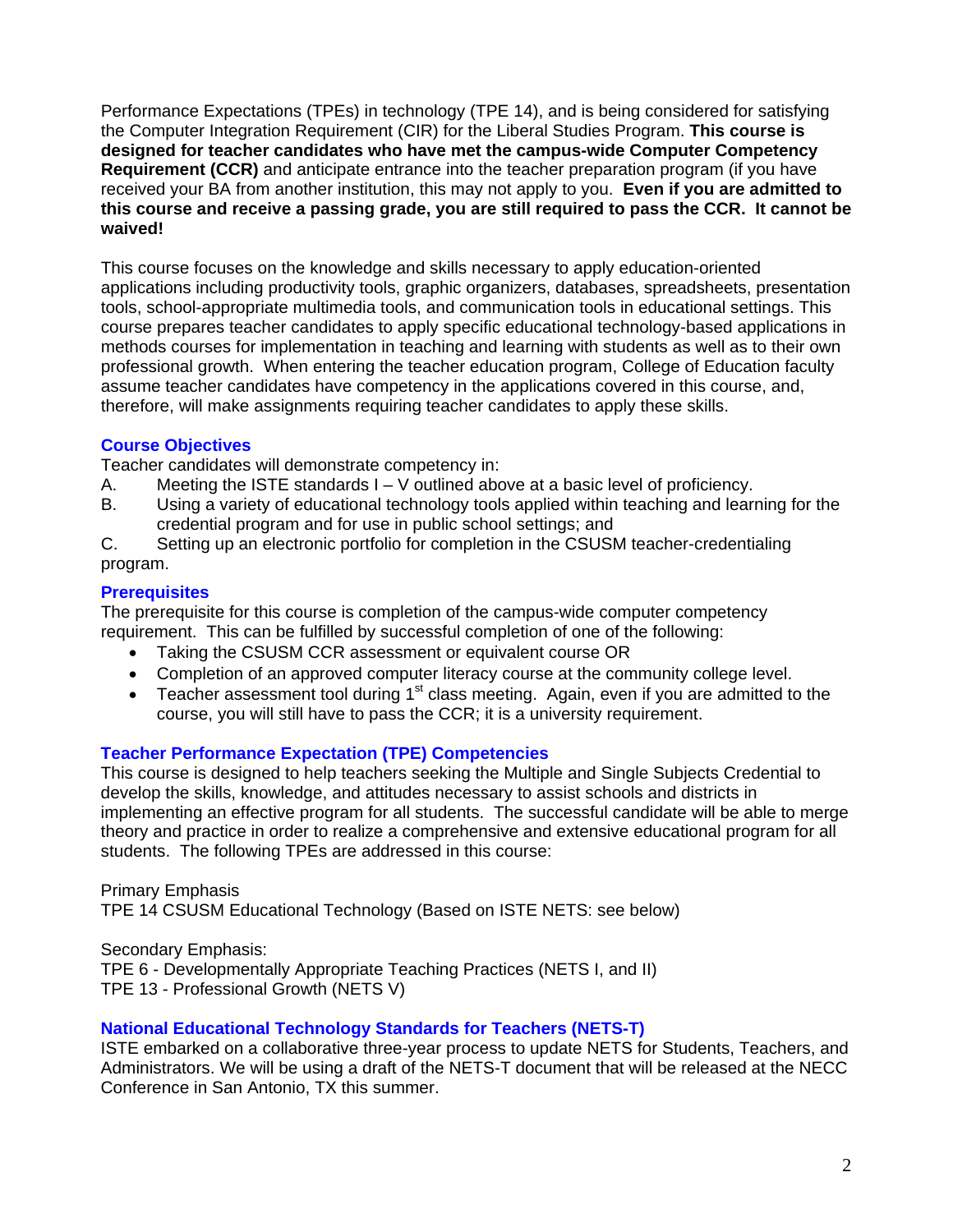# Refreshed ISTE NETS for Teachers (2008)

Digital-age teachers perform and model the National Educational Technology Standards for Students (NETS•S) as they design, implement, and assess learning experiences to improve student learning and engagement; enrich professional practice; and provide positive models for students, colleagues, and the community. All teachers should be prepared to meet the following standards and performance indicators. Teachers:

# 1. Facilitate and Inspire Student Learning and Creativity

environments. Teachers: Teachers use their knowledge of teaching, learning, and technology to facilitate learning experiences that advance student creativity and innovation in both face-to-face and virtual

- a. promote, support, and model creative and innovative thinking and inventiveness
- b. engage students in exploring real-world issues and solving authentic problems using digital tools and resources
- c. promote student reflection using collaborative tools to illuminate their own thinking, planning, and creative processes
- d. model knowledge construction and creative thinking by engaging in face-to-face and virtual learning with students, colleagues, and others

# 2. Design Digital-Age Learning Experiences and Assessments

Teachers plan and design authentic learning experiences and assessments incorporating contemporary tools and resources to maximize content learning in context and to develop the knowledge, skills, and attitudes identified in the NETS•S. Teachers:

- a. design or adapt relevant learning experiences to incorporate digital tools and resources that promote student learning and creativity
- b. develop technology-enriched learning environments that enable students to become active participants in setting their own educational goals, managing their own learning, and assessing their own progress
- c. customize and personalize student learning activities to address a variety of learning styles, working strategies, and abilities through the use of digital tools and resources
- d. provide students with multiple and varied formative and summative assessments aligned with content and technology standards and use resulting data to inform learning and teaching

# 3. Model Digital-Age Work and Learning

Teachers exhibit knowledge, skills, and work processes that are representative of an innovative professional in a global and digital society. Teachers:

- a. demonstrate fluency in the application of technology systems and the transfer of current knowledge to learning of new technologies
- b. collaborate with students, peers, parents, and community members using digital tools and resources to support student success and innovation
- c. communicate relevant information and ideas effectively to students, parents, and peers using a variety of digital-age media and formats
- evaluate, and use information resources to support research and learning 4. Promote Digital Citizenship and Responsibility d. model and facilitate effective use of current and emerging digital tools to locate, analyze,

Teachers understand local and global societal issues and responsibilities in an evolving digital culture and exhibit legal and ethical behavior in their professional practices. Teachers:

a. advocate, model, and teach safe, legal, and ethical use of digital information and technology, including respect for copyright and the appropriate documentation of sources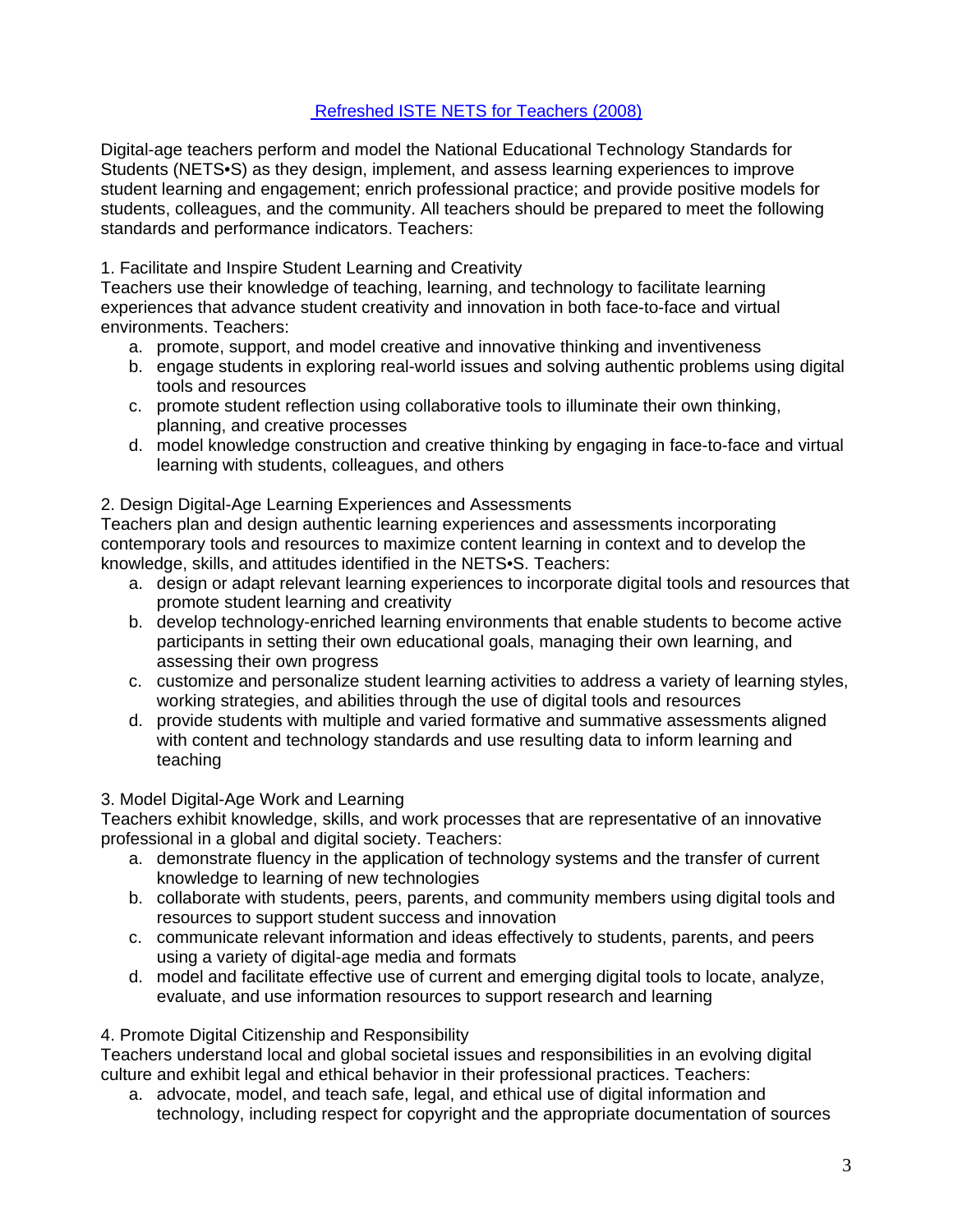- b. address the diverse needs of all learners by using learner-centered strategies and providing access to appropriate digital tools and resources
- c. promote digital etiquette and responsible social interactions related to the use of technology and information
- d. develop and model cultural understanding and global awareness by engaging with colleagues and students of other cultures using digital age communication and collaboration tools

#### 5. Engage in Professional Growth and Leadership

Teachers continuously improve their professional practice and exhibit leadership in their classroom, school, and professional community by promoting and demonstrating the effective use of digital tools and resources. Teachers:

- a. participate in local and global learning communities to explore creative applications of technology to improve student learning
- b. exhibit leadership by embracing a vision of technology infusion, participating in shared decision-making and community building, and developing the leadership skills of others
- c. evaluate and reflect on current research and professional practice on a regular basis to make effective use of existing and emerging digital tools and resources in support of student learning
- d. contribute to the effectiveness, vibrancy, and self-renewal of the teaching profession and of their school and community

# **Required Texts and Supplies**

# **There is NO required textbook**.

NOTE: It is not necessary to purchase the educational software, as much of the specific software titles are available on the Web in demo-version and/or available on campus.

- A. ISTE Student Online Registration: (http://www.iste.org) \$54.00 (there is also an online-only subscription that is around \$39). Subscription must be purchased by the beginning of the second week of class.
- B. Membership to **Task Stream** (http://www.taskstream.com ). (The cost is approximate, but may change \$25 one semester and up to \$39 for year) You will need a credit card for the charge. Subscription must be purchased by the beginning of the second week of class. See directions at:

http://www.csusm.edu/coe/eportfolio/eportfolio.html

- C. USB storage-drive (512MB or greater). Highly Recommended!!
- D. One mini DV Cassette for Digital Video Camera (only one required per group at start of project)
- E. Use of campus email account and WebCT for course communication (provided free**). All**

# **course messages and important correspondence should be communicated through webCT email.**<br>F. Print Card from ACD 202 or CSUSM library (not required)

\*\*Optional: BOOK from ISTE, *Connecting Curriculum and Technology* 

This is a volume produced by the professional association that contains the educational technology standards for students at all levels as well as sample lessons on how that standards can be implemented in teaching content. This book will be referred to in other CSUSM-COE courses. Supporting Web site http://www.iste.org

#### **Authorization to Teach English Learners**

This credential program has been specifically designed to prepare teachers for the diversity of languages often encountered in California public school classrooms. The authorization to teach English learners is met through the infusion of content and experiences within the credential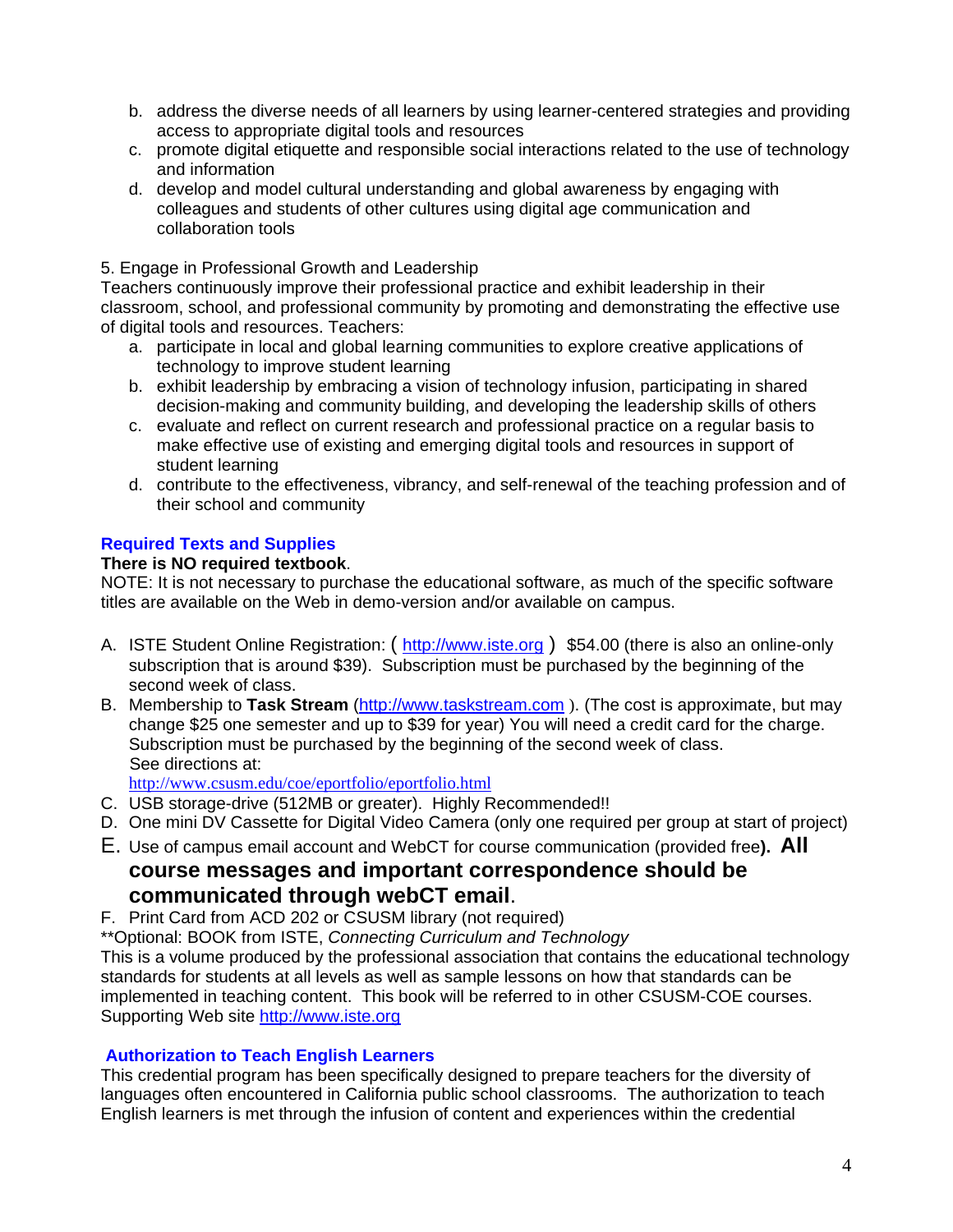*(Approved by CCTC in SB 2042 Program Standards, August 02)* program, as well as additional coursework. Students successfully completing this program receive a credential with authorization to teach English learners.

#### **College of Education Attendance Policy**

 instructor as soon as possible. *(Adopted by the COE Governance Community, December, 1997).* Due to the dynamic and interactive nature of courses in the College of Education, all students are expected to attend all classes and participate actively. At a minimum, students must attend more than 80% of class time, or s/he may not receive a passing grade for the course at the discretion of the instructor. Should the student have extenuating circumstances, s/he should contact the

**If more than two class sessions are missed the teacher candidate cannot receive higher than a C+**. **Four points will be deducted from the attendance/participation for a missed class**. Excessive tardiness will also result in loss of attendance/participation points. Late assignments may be penalized by a deduction in points. After one week, late assignments may receive no credit. If extraordinary circumstances occur, please make an appointment with the instructor. Remember that communication is the key to success.

In addition to attending course sessions, each student will be required to complete lab assignments each week. *Some of these assignments require students use campus resources. All students must plan times they can work in labs on campus at least once per week.* Students are required to check campus resources and availability of labs. Mac computers are available in ACD 202 & 211, UH 271 & UH 360 (and SCI2 306!) in addition to other locations such as the library 2nd floor. **Students are required to use campus issued-email accounts and check email and WebCT at least two times per week to communicate with instructor and peers.** 

#### **CSUSM Academic Honesty Policy**

"Students will be expected to adhere to standards of academic honesty and integrity, as outlined in the Student Academic Honesty Policy. All written work and oral presentation assignments must be original work. All ideas/materials that are borrowed from other sources must have appropriate references to the original sources. Any quoted material should give credit to the source and be punctuated with quotation marks.

Students are responsible for honest completion of their work including examinations. There will be no tolerance for infractions. If you believe there has been an infraction by someone in the class, please bring it to the instructor's attention. The instructor reserves the right to discipline any student for academic dishonesty in accordance with the general rules and regulations of the university. Disciplinary action may include the lowering of grades and/or the assignment of a failing grade for an exam, assignment, or the class as a whole."

Incidents of Academic Dishonesty will be reported to the Dean of Students. Sanctions at the University level may include suspension or expulsion from the University.

# **Plagiarism:**

As an educator, it is expected that each student will do his/her own work, and contribute equally to group projects and processes. Plagiarism or cheating is unacceptable under any circumstances. If you are in doubt about whether your work is paraphrased or plagiarized see the Plagiarism Prevention for Students website http://library.csusm.edu/plagiarism/index.html. If there are questions about academic honesty, please consult the University catalog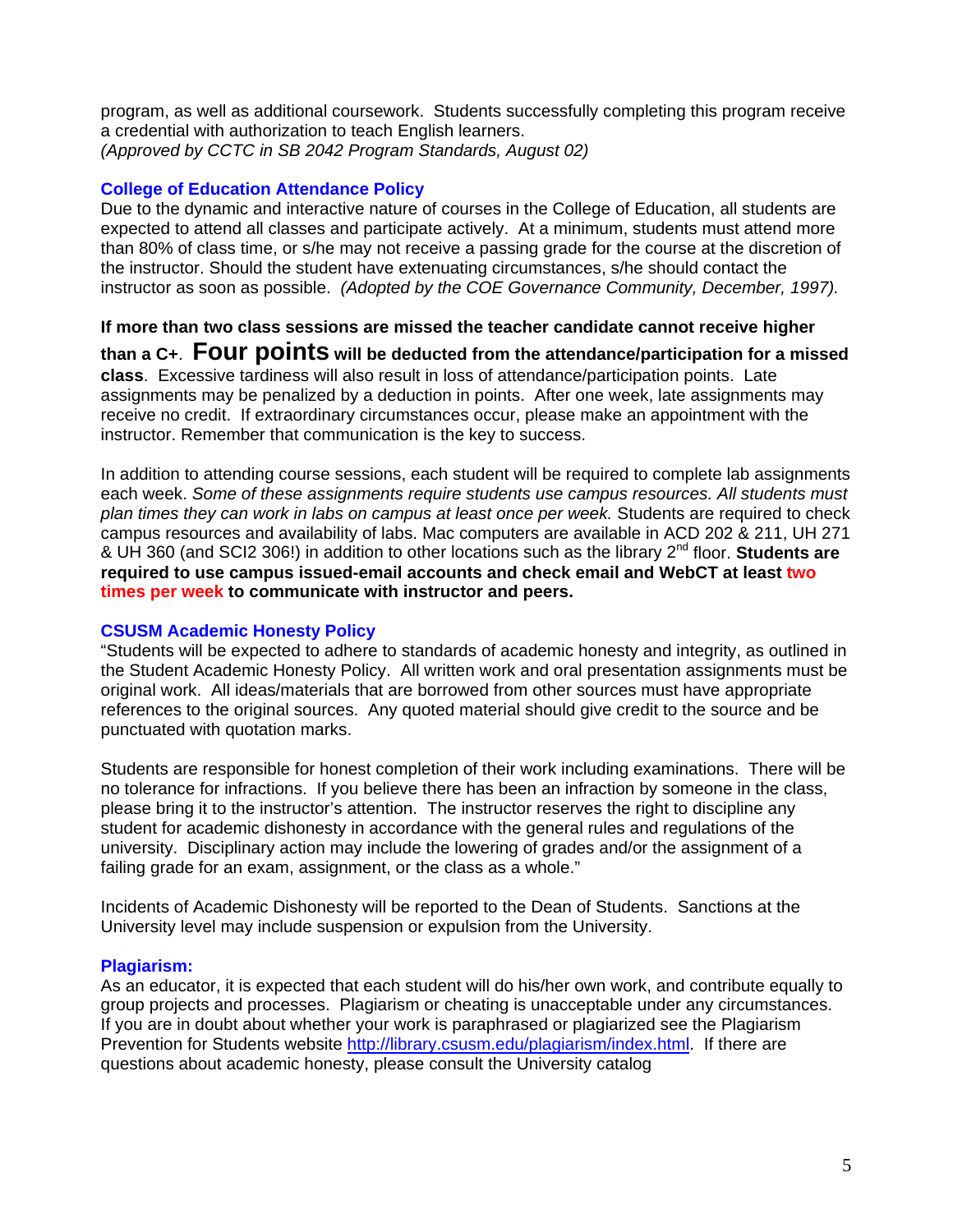#### **Students with Disabilities Requiring Reasonable Accommodations**

Students must be approved for services by providing appropriate and recent documentation to the Office of Disable Student Services (DSS). This office is located in Craven Hall 5205, and can be contacted by phone at (760) 750-4905, or TTY (760) 750-4909. Students authorized by DSS to receive reasonable accommodations should meet with their instructor during office hours or, in order to ensure confidentiality, in a more private setting.

#### **Course Outline**

\***Please note that modifications may occur at the discretion of the instructors. Most modifications are made for the benefit of the class as a whole. Student's cooperation and flexibility in response to changes will be noted as part of the participation assessment**.

**Instructor will write a weekly entry on the Class Blog to keep everyone updated on the weekly assignments. WebCT will have the due dates. As part of the Attendance/Participation, you are expected to make weekly comments on the blog to ensure you are up-to-date with course progression.** 

| <b>Assignment/Task</b>                               | <b>Points</b>                                        |        |
|------------------------------------------------------|------------------------------------------------------|--------|
| <b>Gmail/Google Accounts</b>                         | <b>Intro Letter</b>                                  | 3pts   |
| <b>ISTE &amp; Task Stream registration</b>           | Peer Comments-Post intro letter on blog & comment on |        |
| <b>Intro Letter posted on Blog</b>                   | peer blogs                                           | 2pts   |
| <b>EdTechProfile</b>                                 | <b>EdTech</b>                                        | 4pts   |
| <b>Newsletter</b>                                    | <b>Newsletter</b>                                    | 5pts   |
| <b>Scan(self-portrait for newsletter &amp; Blog)</b> | <b>Scan</b>                                          | 3pts   |
| <b>Delicious</b>                                     | <b>Delicious.com</b>                                 | 5pts   |
| <b>PowerPoint</b>                                    | <b>PowerPoint</b>                                    | 5pts   |
| <b>Wiki</b>                                          | <b>Wiki</b>                                          | 5pts   |
| <b>TaskStream Intro/NETS I narrative</b>             | <b>TaskStream Intro</b>                              | 5pts   |
| <b>Journal Articles 1-10</b>                         | <b>Journals 1-10</b>                                 | 16pts  |
| <b>PowerPoint Rubric</b>                             | <b>PPt Rubric</b>                                    | 5pts   |
| <b>Inspiration</b>                                   | <b>Inspiration</b>                                   | 5pts   |
| <b>Copyright/GoogleDocs (collaborative)</b>          | <b>Copyright/GoogleDocs</b>                          | 5pts   |
| <b>Spreadsheets</b>                                  | <b>Spreadsheet</b>                                   | 5pts   |
| <b>Web 2.0 Tools/Classroom 2.0</b>                   | <b>Web 2.0 Tool/Classroom 2.0</b>                    | 5pts   |
|                                                      |                                                      |        |
| <b>iMovie/Software Proficiency (individual)</b>      | <b>iMovie Software Review</b>                        | 5pts   |
| <b>Social Justice Movie (collaborative)</b>          | <b>Social Justice Movie</b>                          | 10pts  |
| <b>TaskStream Narrative Discussion</b>               |                                                      |        |
| <b>Google Earth</b>                                  | <b>Google Earth</b>                                  | 5pts   |
|                                                      |                                                      |        |
| <b>TaskStream Narratives/Portfolio</b>               | <b>TaskStream</b>                                    | 12pts  |
| <b>Emerging Tech/Blog Postings</b>                   | <b>Emerging Tech</b>                                 | 5pts   |
| <b>Attendance and Participation</b>                  |                                                      | 10pts  |
| <b>Total Points</b>                                  |                                                      | 125pts |

#### **Assessment**

**In order to successfully complete this course, all assignments must be completed at an acceptable level noted on assignment directions and rubrics**. Late assignments may lose